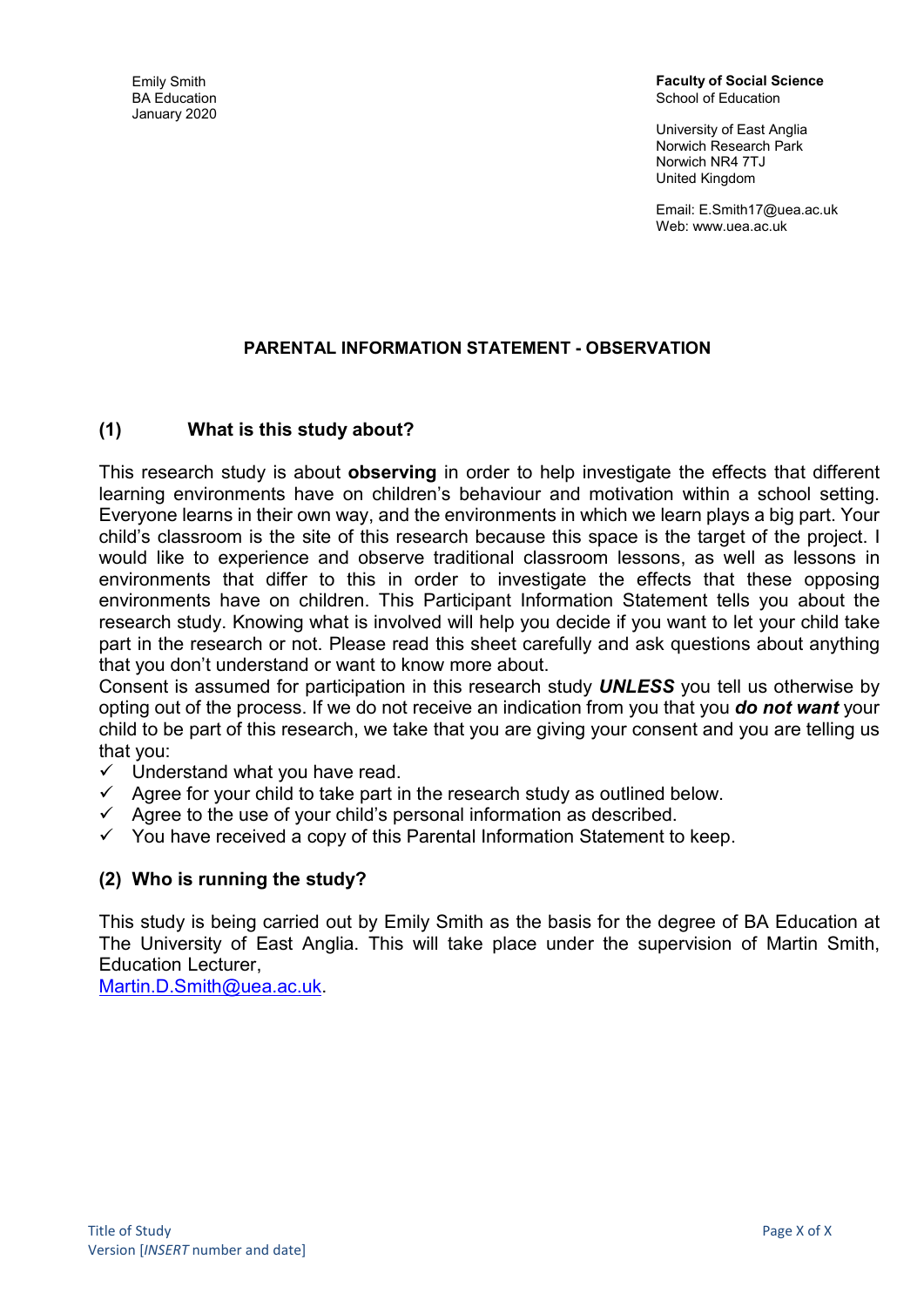# (3) What will the study involve?

This study will involve your child participating in their timetabled lessons at school as they usually would. This is because the data collected in this study requires the participants to act as authentically as possible. I hope to observe their behaviours and interactions within each environment in order to draw similarities and differences between them. I will be in their lessons on various Thursdays throughout the Spring Term (January-March 2020). Information about your child that may be collected and used in this study include things they may say or do in their timetabled lessons, interactions with their peers and interactions with their teacher. These observations will not be voice or video recorded. Instead, I will be noting down anything I find interesting on with pen and paper whilst in the lesson. Your child is automatically eligible to participate in this study but is under no obligation to without your consent. If you choose not to give consent, I will ensure to make note of this and will not make record of anything your child says or does within their lesson(s).

# (4) How much of my child's time will the study take?

I will be with your child's class for a few of their lessons one day a week during most of the second term (January to March 2020), so none of their time will be taken up here.

#### (5) Does my child have to be in the study? Can they withdraw from the study once they've started?

Consent to being in this study is assumed unless you tell us otherwise, but your child does not have to take part. Your decision whether to let them participate will not affect your current or future relationship with the researchers or anyone else at the University of East Anglia.

If you do decide to let your child take part in the study and then change your mind later (or they no longer wish to take part), they are free to withdraw up **until 6<sup>th</sup> March 2020**. You can do this by contacting me or your child's teacher either in person or via email. Withdrawing from this study means that any information collected about your child will be immediately erased and not used in the report of my research. If your child takes part in an observation session, they are free to stop participating at any stage. I will not be able to exclude their data if they (or you) decide at a later time to withdraw from the study.

#### (6) Are there any risks or costs associated with being in the study?

Aside from giving up some of their time, we do not expect that there will be any risks or

costs associated with taking part in this study for your child.

# (7) Are there any benefits associated with being in the study?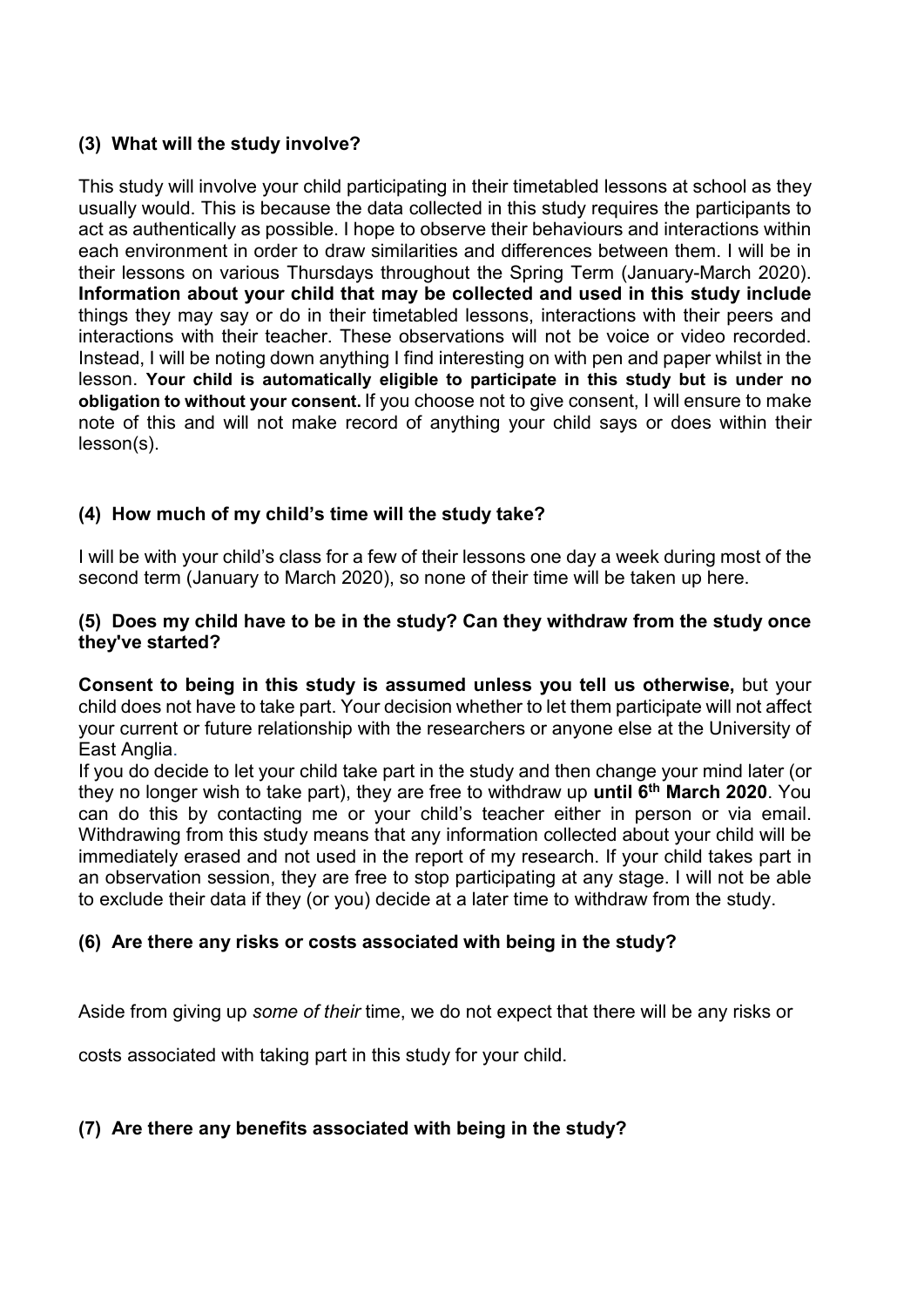We hope that this study will reflect a broader discussion of the effects our learning environment has on us and encourage greater self-reflection. Being able to talk openly about what they enjoy (or perhaps don't enjoy so much) about different classroom settings should hopefully be a benefit to all. In addition to this, the results of this study should ideally help to identify the importance of learning environments.

# (8) What will happen to information that is collected during the study?

As stated above, information about your child that may be collected and used in this observation include:

- Things they may say or do in their timetabled lessons
- Their interactions with their peers
- Their interactions with their teacher

This information will be recorded using pen and paper and later transcribed onto a document within a password-protected device (of which only I have access to). This information may be publicised within the research report, but your child will remain anonymous. This information will only be made available to myself, my UEA assessor and any external examiners.

The data collected for this study will be used only to form part of my BA Education Year 2 small scale educational research project.

By providing your consent, you are agreeing to us collecting personal information about your child for the purposes of this research study. Your information will only be used for the purposes outlined in this Participant Information Statement, unless you consent otherwise. Data management will follow the 2018 General Data Protection Regulation Act and the University of East Anglia Research Data Management Policy (2015).

Your child's information will be stored securely, and their identity/information will be kept strictly confidential, except as required by law. Study findings may be published, but your child will not be individually identifiable in these publications. In this instance, data will be stored for a period of no more than 2 years and then destroyed.

# (9) What if we would like further information about the study?

When you have read this information, Emily Smith will be available to discuss it with you further and answer any questions you may have. If you would like to know more at any stage during the study, please feel free to contact Martin Smith (Education Lecturer) via email: Martin.D.Smith@uea.ac.uk.

# (10) Will I be told the results of the study?

You and your child have a right to receive feedback about the overall results of this study. You will need to contact myself or your child's school and let them know.

# (11) What if we have a complaint or any concerns about the study?

The ethical aspects of this study have been approved under the regulations of the University of East Anglia's School of Education and Lifelong Learning Research Ethics Committee.

If there is a problem, please let me know. You can contact me via the University at the following address: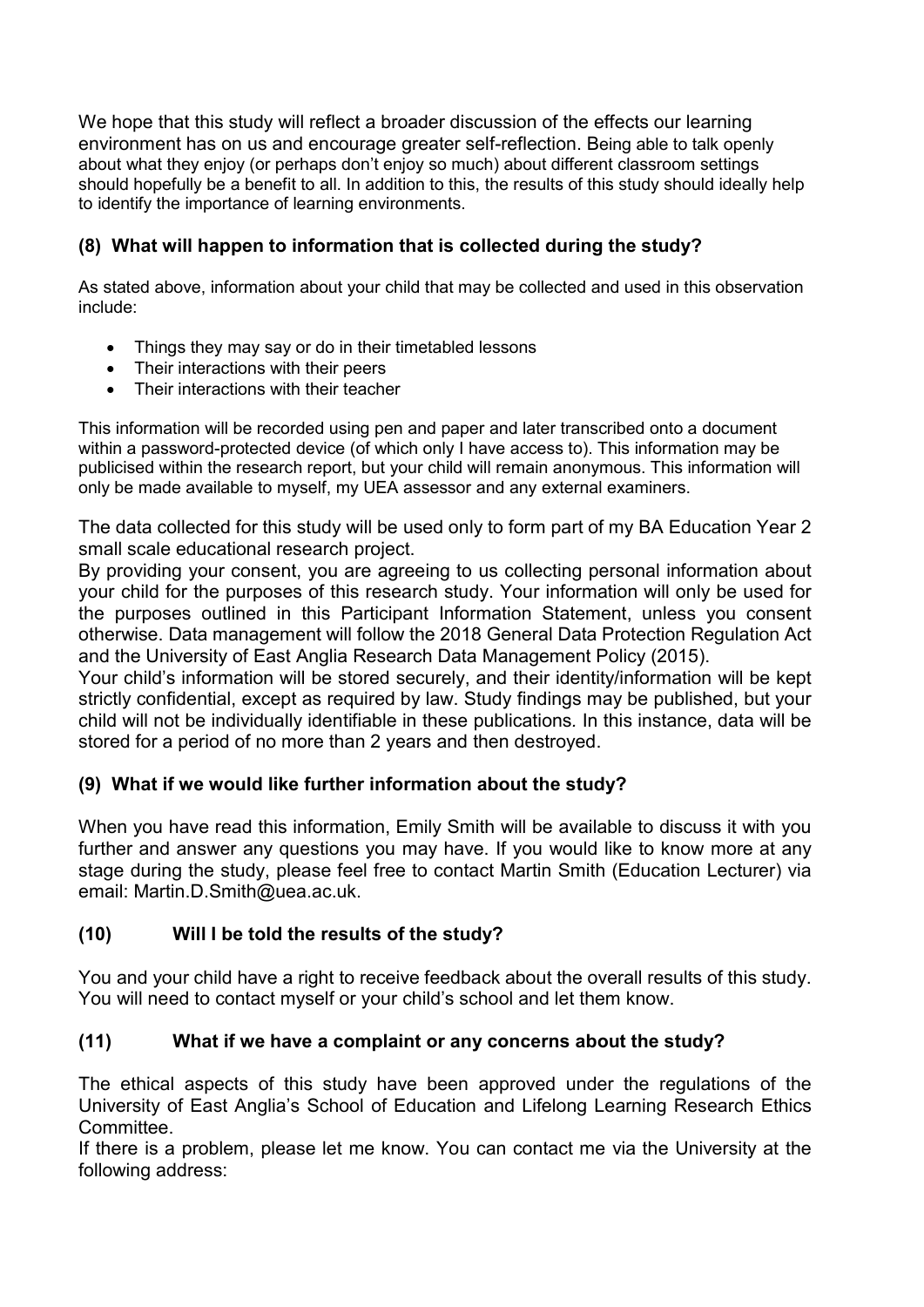Emily Smith School of Education and Lifelong Learning University of East Anglia NORWICH NR4 7TJ E.Smith17@uea.ac.uk If you would like to speak to someone else, you can contact my supervisor: Martin Smith Martin.D.Smith@uea.ac.uk

If you (or your child) are concerned about the way this study is being conducted or you wish to make a complaint to someone independent from the study, please contact the interim Head of the School of Education and Lifelong Learning, Professor Nalini Boodhoo at N.Boodhoo@uea.ac.uk.

# (12) OK, I'm happy for my child to take part – what do I do next?

You don't need to do anything if you are happy for your child to participate. Please keep the information sheet for your details regarding the project and how to get in touch with the researcher if you need to.

#### (13) OK, I don't want my child to take part – what do I do next?

You need to fill in one copy of the consent form and ensure it is returned to your child's class teacher by the end of January 2020 Please keep the letter, information sheet and the 2<sup>nd</sup> copy of the consent form for your information.

#### This information sheet is for you to keep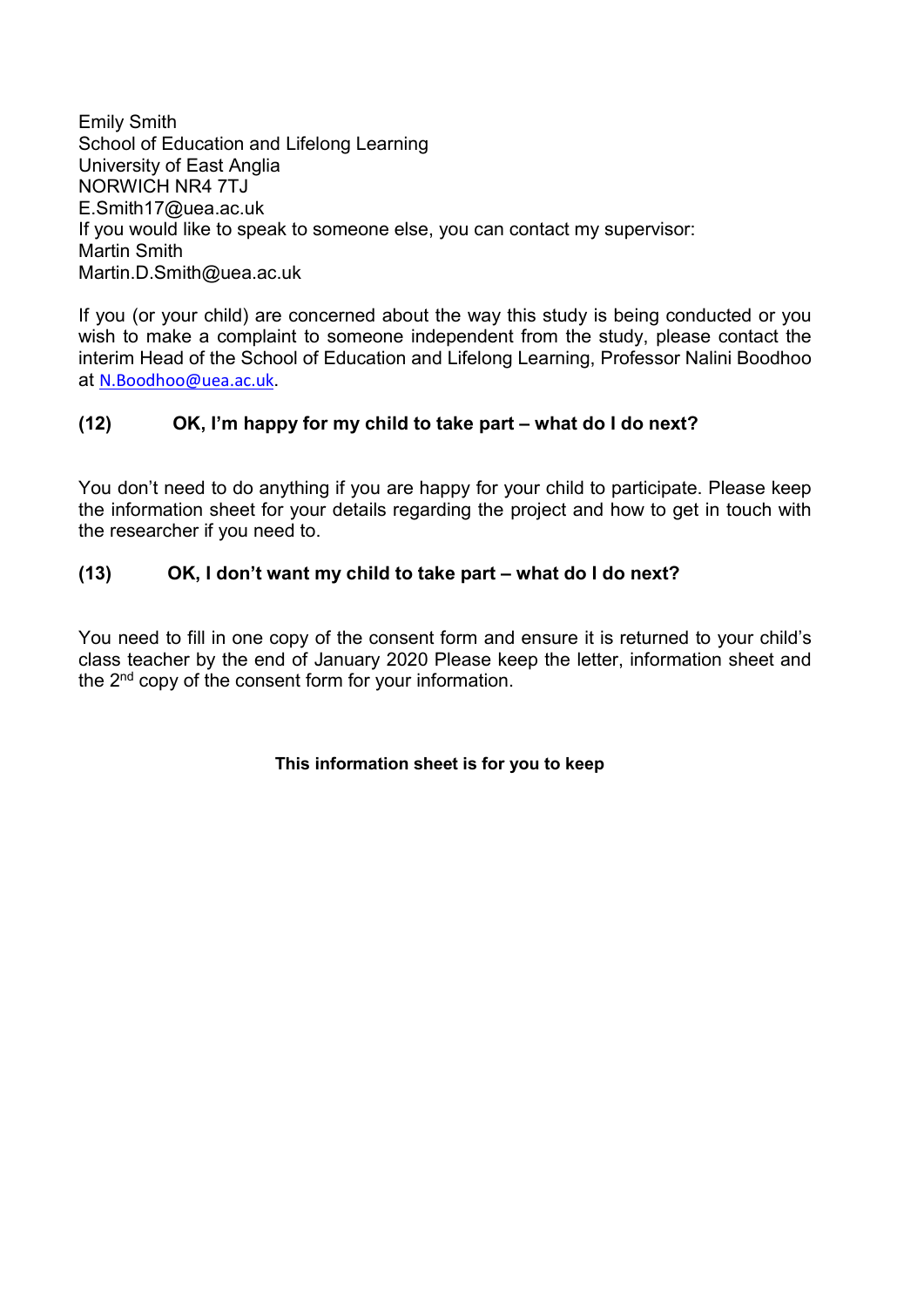# **PARENT/CARER CONSENT FORM (1st Copy to Researcher)**

NAME], willing not **Exercise Strute** for am my child NAME] to take part in this research study. **Signature PRINT name Date**